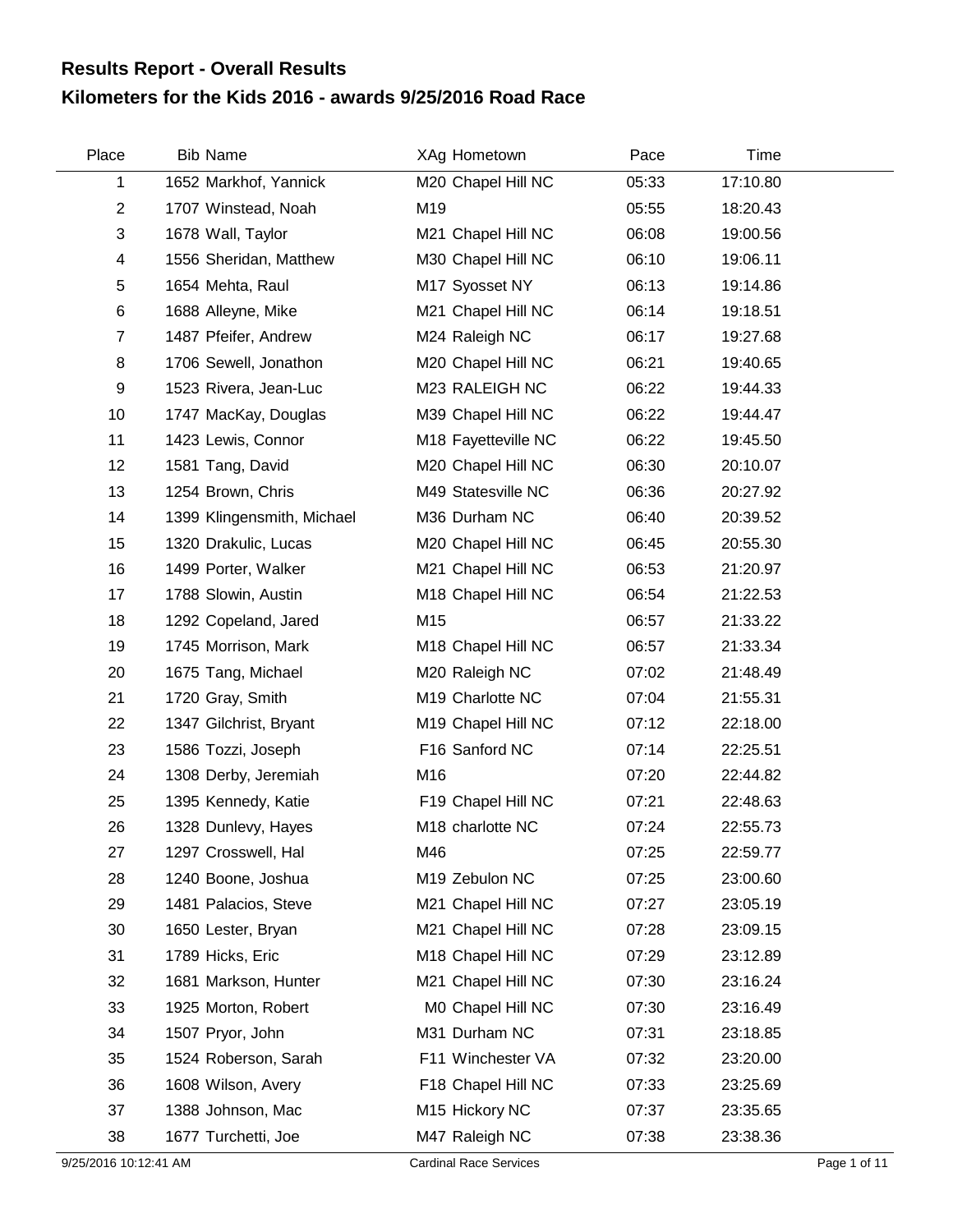| Place | <b>Bib Name</b>           | XAg Hometown               | Pace  | Time     |  |
|-------|---------------------------|----------------------------|-------|----------|--|
| 39    | 1765 Cook, Carley         | F18 Chapel Hill NC         | 07:43 | 23:54.64 |  |
| 40    | 1766 Cook, Rich           | M49 Chapel Hill NC         | 07:43 | 23:55.00 |  |
| 41    | 1216 Banigo, Manny        | M17 Sanford NC             | 07:43 | 23:56.24 |  |
| 42    | 1515 Ramsden, Madeline    | F13 Chapel Hill NC         | 07:44 | 23:59.85 |  |
| 43    | 1755 Bill, Alfers         | M48 Huntersville NC        | 07:46 | 24:04.30 |  |
| 44    | 1612 Wotus, Sarah         | F18 Cary NC                | 07:46 | 24:06.07 |  |
| 45    | 1797 Dargen, Paul         | M26 Chapel Hill NC         | 07:47 | 24:07.28 |  |
| 46    | 1229 Bigelow, Sarah       | F20 Chapel Hill NC         | 07:50 | 24:17.87 |  |
| 47    | 1468 Ngo, Kim             | F20 Chapel Hill NC         | 07:53 | 24:25.23 |  |
| 48    | 1470 Nicol, Sean          | M <sub>18</sub> Raleigh NC | 07:54 | 24:27.93 |  |
| 49    | 1208 Armstrong, Emilee    | F19 Chapel Hill NC         | 07:54 | 24:28.41 |  |
| 50    | 1769 Kirkwood, McKenzie   | M14 Chapel Hill NC         | 07:54 | 24:29.90 |  |
| 51    | 1412 Landau, Audrey       | F19 Chapel Hill NC         | 08:08 | 25:11.84 |  |
| 52    | 1687 Szwerc, Richard      | M52 Chapel Hill NC         | 08:08 | 25:13.46 |  |
| 53    | 1483 Penland, Christina   | F19 Herndon VA             | 08:10 | 25:17.83 |  |
| 54    | 1779 Haake, Jed           | M57                        | 08:14 | 25:29.97 |  |
| 55    | 1621 Zwemer, Eric         | M32 Chapel Hill NC         | 08:15 | 25:35.81 |  |
| 56    | 1480 Pace, Madeline       | F20 Kernersville NC        | 08:18 | 25:43.16 |  |
| 57    | 1376 Hunt, Tyler          | M19 Chapel Hill NC         | 08:18 | 25:44.96 |  |
| 58    | 1516 Reddy, Rishika       | F17 CARY NC                | 08:18 | 25:45.34 |  |
| 59    | 1367 Hasenfus, Jordan     | M19 Matthews NC            | 08:20 | 25:51.10 |  |
| 60    | 1389 Johnson, Pete        | M48 Pittsboro NC           | 08:22 | 25:56.91 |  |
| 61    | 1607 williams, randall    | M59 Raleigh NC             | 08:23 | 25:58.31 |  |
| 62    | 1293 Copeland, Stephen    | M45                        | 08:25 | 26:04.55 |  |
| 63    | 1552 Shelley, Nicole      | F49 Waxhaw NC              | 08:28 | 26:13.73 |  |
| 64    | 1488 Pharr, Cameron       | M19 Chapel Hill NC         | 08:28 | 26:14.67 |  |
| 65    | 1313 Devine, Marissa      | F19 Chapel Hill NC         | 08:28 | 26:15.85 |  |
| 66    | 1743 Ingraham, Sara       | F21 Chapel Hill NC         | 08:30 | 26:19.99 |  |
| 67    | 1404 Kondrasov, Alexandra | F18 Cary NC                | 08:31 | 26:23.62 |  |
| 68    | 1236 Blount, Nicholas     | M <sub>18</sub> Clinton NC | 08:32 | 26:27.44 |  |
| 69    | 1603 Weintraub, Claire    | F20 Carrboro NC            | 08:32 | 26:28.69 |  |
| 70    | 1337 Finazzo, Jeremy      | M20 Chapel Hill NC         | 08:35 | 26:35.99 |  |
| 71    | 1790 Hotong, Andrew       | M21 Chapel Hill NC         | 08:37 | 26:41.54 |  |
| 72    | 1514 Ramsden, Dale        | M52 Chapel Hill NC         | 08:37 | 26:42.23 |  |
| 73    | 1408 Krause, Susan        | F51 Raleigh NC             | 08:39 | 26:48.81 |  |
| 74    | 1267 Casey, Mitchell      | M19 Chapel Hill NC         | 08:39 | 26:49.28 |  |
| 75    | 1525 Rosemond, Eric       | M47 Gastonia NC            | 08:39 | 26:49.88 |  |
| 76    | 1288 Conlin, Michael      | M25 Durham NC              | 08:40 | 26:51.04 |  |
| 77    | 1696 Yokley, Jeff         | M18 Raleigh NC             | 08:42 | 26:57.94 |  |
| 78    | 1329 Ebeling, Lora        | F45 Winterville NC         | 08:43 | 27:00.86 |  |
| 79    | 1247 Breito, Nathan       | M34 Chapel Hill NC         | 08:46 | 27:10.21 |  |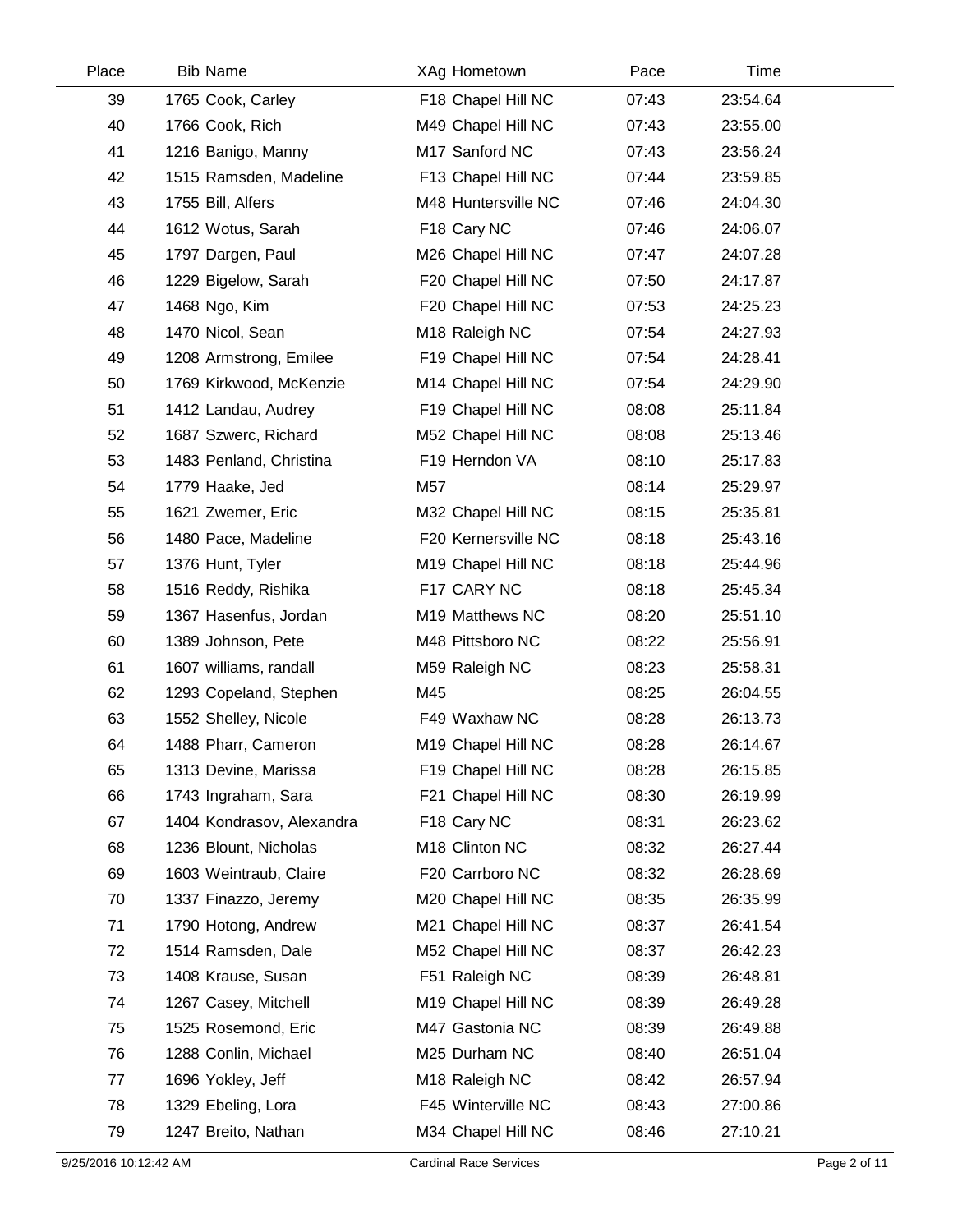| Place | <b>Bib Name</b>            | XAg Hometown         | Pace  | Time     |  |
|-------|----------------------------|----------------------|-------|----------|--|
| 80    | 1691 Esain, Julian         | M19 Chapel Hill NC   | 08:46 | 27:10.95 |  |
| 81    | 1773 Jackson, Pierce       | M25 Chapel Hill NC   | 08:47 | 27:14.21 |  |
| 82    | 1425 Lloyd, Abigail        | F19 Chapel Hill NC   | 08:48 | 27:15.77 |  |
| 83    | 1426 Lloyd, Jeff           | M52 Chapel Hill NC   | 08:48 | 27:16.33 |  |
| 84    | 1209 Ashford, Hadley       | F20 Chapel Hill NC   | 08:50 | 27:23.31 |  |
| 85    | 1219 Bautista, Denice      | F20 Chapel Hill NC   | 08:51 | 27:26.99 |  |
| 86    | 1700 Powell, Carlee        | F18 Chapel Hill NC   | 08:51 | 27:27.60 |  |
| 87    | 1629 Carvajal Garcia, Juan | M23 Carrboro NC      | 08:56 | 27:40.13 |  |
| 88    | 1702 McInnes, Bailey       | F18 Chapel Hill NC   | 08:56 | 27:41.66 |  |
| 89    | 1218 Barth, Courtney       | F18 RALEIGH NC       | 08:56 | 27:42.20 |  |
| 90    | 1419 LeClair, Susan        | F50 Durham NC        | 08:56 | 27:42.94 |  |
| 91    | 1380 James, Madison        | F18 Chapel Hill NC   | 08:57 | 27:44.36 |  |
| 92    | 1693 Makris, Liz           | F20 Chapel Hill NC   | 08:57 | 27:45.34 |  |
| 93    | 1611 Wood, Alicia          | F21 Chapel Hill NC   | 09:01 | 27:57.06 |  |
| 94    | 1722 Will, Henriques       | M21 Charlotte NC     | 09:05 | 28:08.39 |  |
| 95    | 1417 Langston, Katherine   | F19 Chapel Hill NC   | 09:07 | 28:16.19 |  |
| 96    | 1637 Fulford, Amber        | F20 Chapel Hill NC   | 09:07 | 28:16.44 |  |
| 97    | 1296 Crosswell, Bright     | M12                  | 09:10 | 28:25.61 |  |
| 98    | 1459 Morton, Joel          | M21 Chapel Hill NC   | 09:12 | 28:29.82 |  |
| 99    | 1418 LeClair, Leah         | F19 Durham NC        | 09:12 | 28:30.27 |  |
| 100   | 1667 Ryan, Katie           | F21 Chapel Hill NC   | 09:12 | 28:30.58 |  |
| 101   | 1463 Murray, Maleah        | F21 Chapel Hill NC   | 09:12 | 28:31.32 |  |
| 102   | 1718 Kaitlyn, Townsend     | F23 Chapel Hill NC   | 09:12 | 28:31.62 |  |
| 103   | 1659 Nolte, Kelly          | F44 WAKE FOREST N    | 09:14 | 28:36.29 |  |
| 104   | 1546 Sharer, Christopher   | M20 Chapel Hill NC   | 09:15 | 28:41.49 |  |
| 105   | 1592 Tucci, Albert         | M21 Chapel Hill NC   | 09:16 | 28:42.81 |  |
| 106   | 1620 Zelasky, Sarah        | F19 Chapel Hill NC   | 09:16 | 28:43.22 |  |
| 107   | 1534 Schneider, Samantha   | F20 Cary NC          | 09:16 | 28:43.54 |  |
| 108   | 1484 Penland, Eileen       | F56 Washington DC    | 09:17 | 28:47.55 |  |
| 109   | 1424 liles, anna           | <b>f18 DURHAM NC</b> | 09:18 | 28:50.27 |  |
| 110   | 1787 Kelly, Reid           | F19 Chapel Hill NC   | 09:18 | 28:50.58 |  |
| 111   | 1384 Jarrett, Mason        | F18 winston-salem NC | 09:20 | 28:54.54 |  |
| 112   | 1544 Shappell, Lauren      | F18 Lorton VA        | 09:22 | 29:03.74 |  |
| 113   | 1351 Gonzales, Andrea      | F18 Chapel Hill NC   | 09:23 | 29:04.55 |  |
| 114   | 1660 Opere, Bradley        | M23 Chapel Hill NC   | 09:25 | 29:10.81 |  |
| 115   | 1781 Gessner, TEd          | M19 Chapel Hill NC   | 09:26 | 29:14.57 |  |
| 116   | 1680 Zwart, Elizabeth      | F21 Chapel Hill NC   | 09:26 | 29:15.37 |  |
| 117   | 1543 Shaljian, Emily       | F18 Chapel Hill NC   | 09:27 | 29:18.47 |  |
| 118   | 1670 Sefton, Shannon       | F15 Cary NC          | 09:27 | 29:19.02 |  |
| 119   | 1671 Sefton, Steve         | M55 Cary NC          | 09:28 | 29:19.56 |  |
| 120   | 1784 Juneau, Paul          | M19 Chapel Hill NC   | 09:29 | 29:23.90 |  |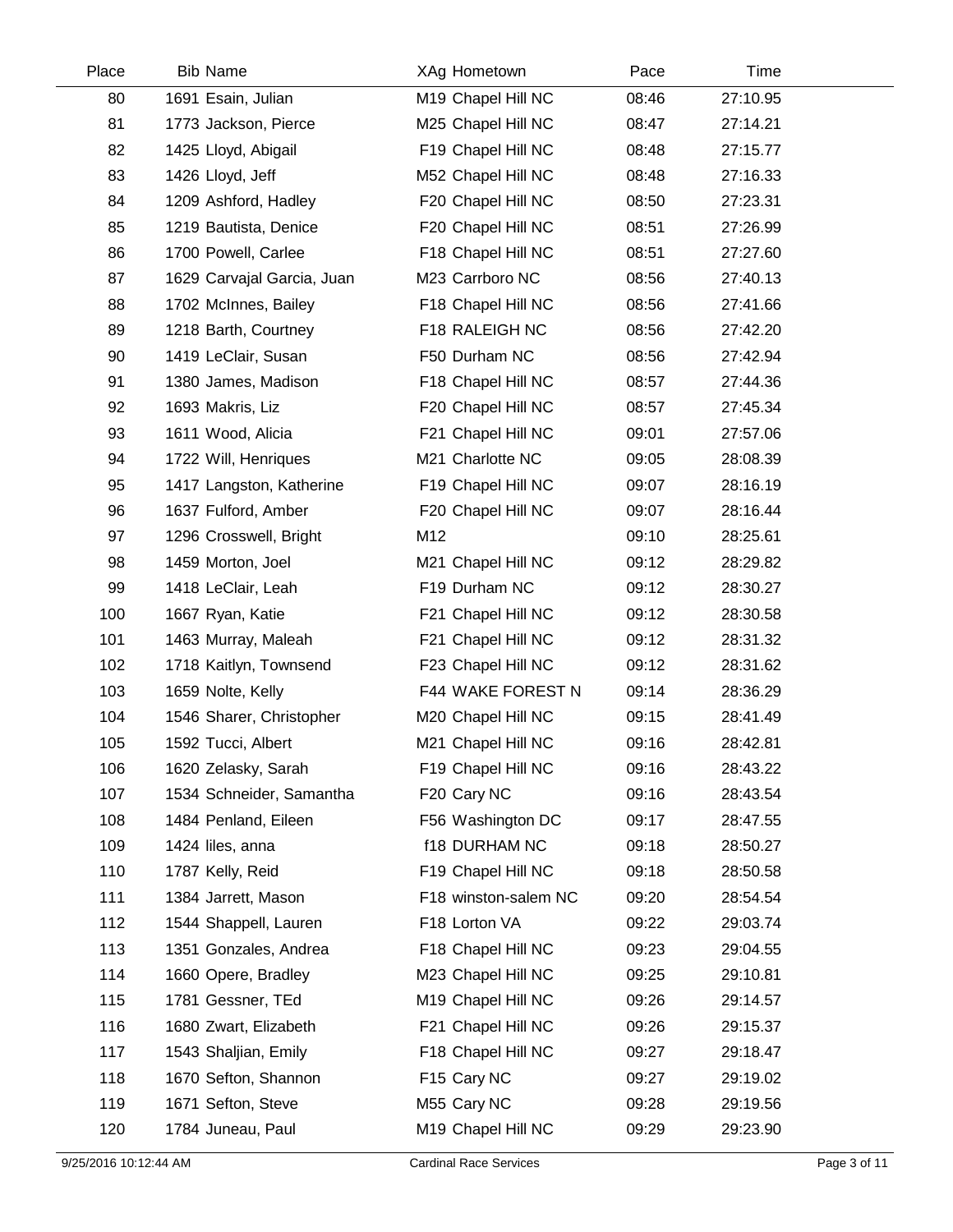| Place | <b>Bib Name</b>         | XAg Hometown               | Pace  | Time     |  |
|-------|-------------------------|----------------------------|-------|----------|--|
| 121   | 1613 Wyatt, David       | M27 Chapel Hill NC         | 09:30 | 29:26.36 |  |
| 122   | 1348 Gill, Kristen      | F19 Boone NC               | 09:32 | 29:32.29 |  |
| 123   | 1434 Marks, Katie       | F18 Chapel Hill NC         | 09:32 | 29:32.91 |  |
| 124   | 1291 Cooper, Brittany   | F19 New City NY            | 09:33 | 29:36.95 |  |
| 125   | 1783 Hugher, Jay        | M24 Chapel Hill NC         | 09:36 | 29:45.01 |  |
| 126   | 1270 Cawley, Nancy      | F50 Holly Springs NC       | 09:36 | 29:45.21 |  |
| 127   | 1272 Cawley, Tim        | M51 Holly Springs NC       | 09:36 | 29:46.05 |  |
| 128   | 1639 Geist, Josiah      | M <sub>18</sub> Raleigh NC | 09:37 | 29:48.59 |  |
| 129   | 1768 Monte, Willis      | M47 Chapel Hill NC         | 09:38 | 29:52.33 |  |
| 130   | 1640 Guruparan, Akil    | M20 Chapel Hill NC         | 09:38 | 29:52.70 |  |
| 131   | 1440 Matus, Luis        | M51 Alexandria VA          | 09:40 | 29:57.02 |  |
| 132   | 1398 Key, Courtney      | F21 Chapel Hill NC         | 09:40 | 29:57.22 |  |
| 133   | 1567 Sternlof, Emma     | F25 Durham NC              | 09:40 | 29:58.96 |  |
| 134   | 1450 Medina, Zef        | M40 Fayetteville NC        | 09:40 | 29:59.28 |  |
| 135   | 1257 Browne, Jake       | M18 Chapel Hill NC         | 09:41 | 30:00.29 |  |
| 136   | 1281 Clinton, Thomas    | M51 Matthews NC            | 09:43 | 30:07.13 |  |
| 137   | 1295 Crawford, Katie    | F21 Chapel Hill NC         | 09:43 | 30:08.25 |  |
| 138   | 1599 Wade, Sarah        | F19 Chapel Hill NC         | 09:44 | 30:09.27 |  |
| 139   | 1345 Gaskin, Molly      | F19 Sykesville MD          | 09:44 | 30:10.79 |  |
| 140   | 1465 Najarian, Maya     | F24 Chapel Hill NC         | 09:44 | 30:11.60 |  |
| 141   | 1382 Jarrett, Jay       | M50 winston-salem NC       | 09:45 | 30:14.27 |  |
| 142   | 1383 Jarrett, Marnie    | F50 winston-salem NC       | 09:45 | 30:14.46 |  |
| 143   | 1251 Bridgeman, Kelly   | F51 Hickory NC             | 09:47 | 30:19.41 |  |
| 144   | 1252 Bridgeman, Rick    | M51 Hickory NC             | 09:48 | 30:23.76 |  |
| 145   | 1282 Clinton, Tracey    | F49 Matthews NC            | 09:49 | 30:27.28 |  |
| 146   | 1290 Coonce, Carrie     | F55 Wilmington NC          | 09:50 | 30:29.78 |  |
| 147   | 1785 Juneau, THomas     | M17 Chapel Hill NC         | 09:51 | 30:31.03 |  |
| 148   | 1321 Dubrowski, Douglas | M18 Charlotte NC           | 09:51 | 30:31.72 |  |
| 149   | 1322 Dubrowski, Jerry   | M52 Charlotte NC           | 09:51 | 30:32.12 |  |
| 150   | 1492 Pleasants, Madison | F20 Chapel Hill NC         | 09:52 | 30:34.10 |  |
| 151   | 1672 Sethi, Shiva       | M21 Chapel Hill NC         | 09:52 | 30:35.76 |  |
| 152   | 1501 Price, Amanda      | F30 RALEIGH NC             | 09:53 | 30:37.58 |  |
| 153   | 1521 Riek, Jim          | M51 Carrboro NC            | 09:53 | 30:38.42 |  |
| 154   | 1615 Yerger, Megan      | F11 Long Grove IL          | 09:54 | 30:39.96 |  |
| 155   | 1614 Yerger, John       | M55 Long Grove IL          | 09:54 | 30:40.93 |  |
| 156   | 1520 Riek, Callie       | F19 Carrboro NC            | 09:54 | 30:41.19 |  |
| 157   | 1742 Friederichs, Erin  | F19 Chapel Hill NC         | 09:54 | 30:41.37 |  |
| 158   | 1532 Sapirstein, Audrey | F19 Chapel Hill NC         | 09:56 | 30:47.20 |  |
| 159   | 1533 Sapirstein, Sally  | F53 Baltimore MD           | 09:56 | 30:47.98 |  |
| 160   | 1626 Ali, Muttaqee      | M22 Chapel Hill NC         | 09:57 | 30:50.64 |  |
| 161   | 1433 Madrigal, Sabrina  | F19 Chapel Hill NC         | 09:57 | 30:51.21 |  |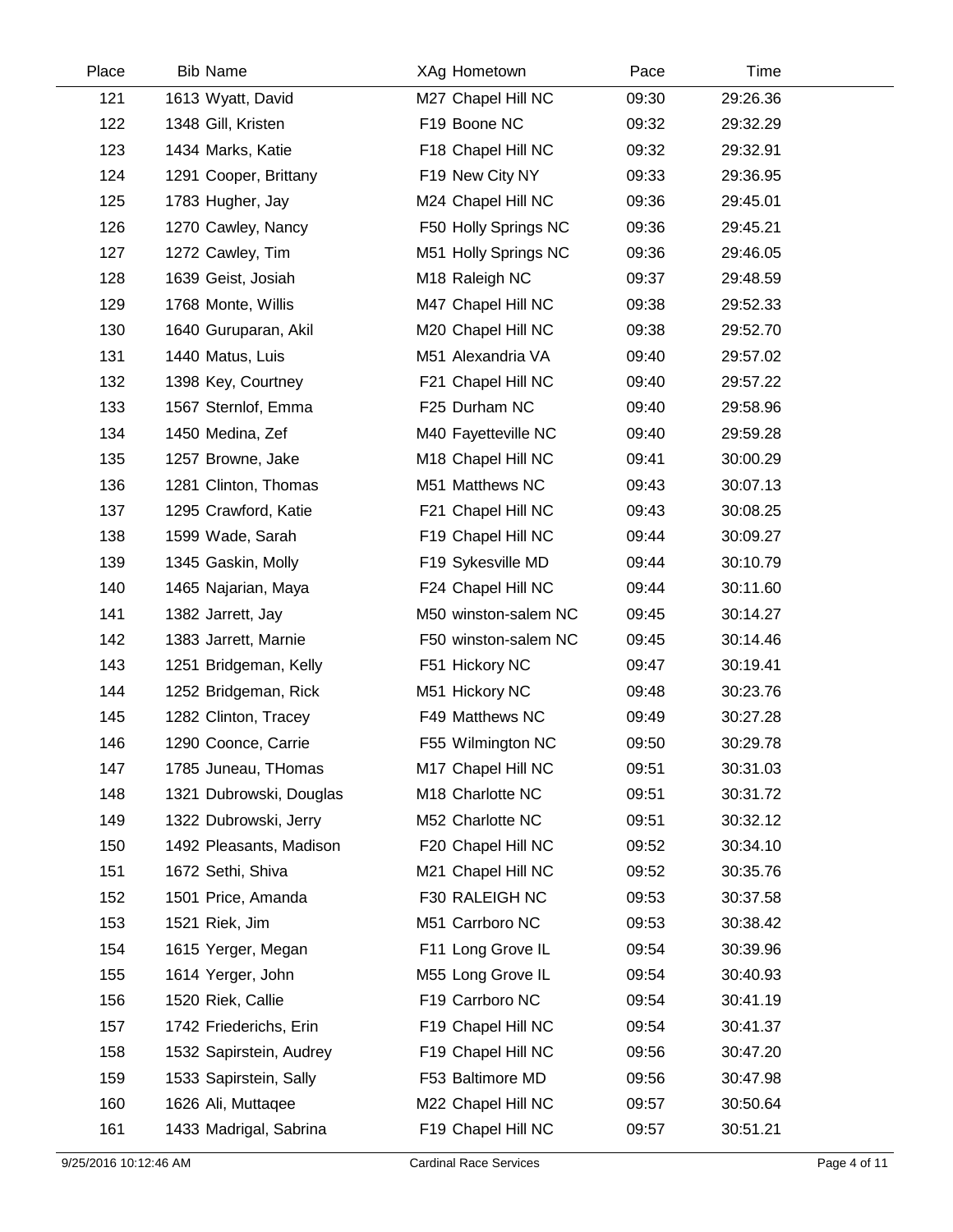| Place | <b>Bib Name</b>              | XAg Hometown       | Pace  | Time     |  |
|-------|------------------------------|--------------------|-------|----------|--|
| 162   | 1519 Rezac, Emily            | F19 Raleigh NC     | 09:57 | 30:51.40 |  |
| 163   | 1638 Garay, Philippe         | M17 Raleigh NC     | 09:57 | 30:51.79 |  |
| 164   | 1712 Olivia, Novak           | F18 Chapel Hill NC | 09:58 | 30:54.95 |  |
| 165   | 1522 Ritter, Britt           | F34 Chapel Hill NC | 09:59 | 30:56.97 |  |
| 166   | 1471 Noel, Morgan            | F21 Henderson NC   | 10:01 | 31:02.70 |  |
| 167   | 1585 Tozzi, Alessandra       | F20 Sanford NC     | 10:03 | 31:10.08 |  |
| 168   | 1212 Baird, Catherine        | F20 Chapel Hill NC | 10:03 | 31:10.35 |  |
| 169   | 1772 Sydney, Puerto-Meredith | F18 Chapel Hill NC | 10:05 | 31:15.14 |  |
| 170   | 1587 Tozzi, Kim              | F54 Sanford NC     | 10:06 | 31:17.74 |  |
| 171   | 1541 Sears, Laney            | F20 Chapel Hill NC | 10:07 | 31:22.54 |  |
| 172   | 1542 Sefton, Chris           | M20 Chapel Hill NC | 10:07 | 31:22.91 |  |
| 173   | 1538 Scott, Erin             | F22 Reidsville NC  | 10:10 | 31:30.25 |  |
| 174   | 1539 Scott, Natalie          | F21 Reidsville NC  | 10:10 | 31:30.82 |  |
| 175   | 1558 Slater, Cassidy         | F20 Matthews NC    | 10:11 | 31:33.87 |  |
| 176   | 1231 Bilon, Ross             | M14 Charlotte NC   | 10:12 | 31:38.03 |  |
| 177   | 1245 Braxton, Lindsey        | F18 Chapel Hill NC | 10:12 | 31:38.63 |  |
| 178   | 1528 Rucker, Sydney          | F18 Raleigh NC     | 10:13 | 31:38.92 |  |
| 179   | 1733 McCaffrey, Madison      | F17 Chapel Hill NC | 10:13 | 31:41.27 |  |
| 180   | 1673 Shah, Jasmine           | F21 Chapel Hill NC | 10:14 | 31:42.23 |  |
| 181   | 1369 Ho, Alyssa              | F18 Charlotte NC   | 10:15 | 31:47.35 |  |
| 182   | 1500 Powell, Stacy           | F18 Chapel Hill NC | 10:16 | 31:50.71 |  |
| 183   | 1476 Osborne, Isabel         | F18 Chapel Hill NC | 10:19 | 31:59.86 |  |
| 184   | 1324 Dufresne, Mason         | M21 Chapel Hill NC | 10:22 | 32:08.34 |  |
| 185   | 1579 Suttoni, Sarah          | F20 Chapel Hill NC | 10:23 | 32:11.86 |  |
| 186   | 1317 Dix, Todd               | M50 High Point NC  | 10:25 | 32:16.25 |  |
| 187   | 1498 Pontrelli, Madison      | F20 WAKE FOREST N  | 10:25 | 32:17.09 |  |
| 188   | 1495 Pollard, Ashley         | F21 Chapel Hill NC | 10:26 | 32:19.36 |  |
| 189   | 1250 Brickner, Suzanne       | F52 Concord NC     | 10:28 | 32:28.12 |  |
| 190   | 1263 Burt, Dondra            | M23 Apex NC        | 10:29 | 32:28.43 |  |
| 191   | 1214 Baker, Payton           | F19 Chapel Hill NC | 10:29 | 32:29.95 |  |
| 192   | 1676 Turchetti, Carla        | F51 Raleigh NC     | 10:31 | 32:36.09 |  |
| 193   | 1473 O'Daniel, Maggie Mae    | F18 Chapel Hill NC | 10:34 | 32:44.99 |  |
| 194   | 1409 Kumar, Sneha            | F20 Chapel Hill NC | 10:34 | 32:45.45 |  |
| 195   | 1527 Routh, Christine        | F30 Chapel Hill NC | 10:34 | 32:46.42 |  |
| 196   | 1647 Lavin, Heather          | F18 Durham NC      | 10:35 | 32:47.88 |  |
| 197   | 1274 Chang, Melissa          | F26 Morrisville NC | 10:37 | 32:53.57 |  |
| 198   | 1370 Horowitz, Rachel        | M20 Chapel Hill NC | 10:37 | 32:55.83 |  |
| 199   | 1262 Burkhart, Veronica      | F20 Chapel Hill NC | 10:38 | 32:57.53 |  |
| 200   | 1576 Strenk, Katarina        | F20 Clemmons NC    | 10:39 | 33:00.32 |  |
| 201   | 1600 Walker, Dana            | F19 Chapel Hill NC | 10:39 | 33:01.00 |  |
| 202   | 1750 Allison, DeKoning       | F46 Milton GA      | 10:39 | 33:01.44 |  |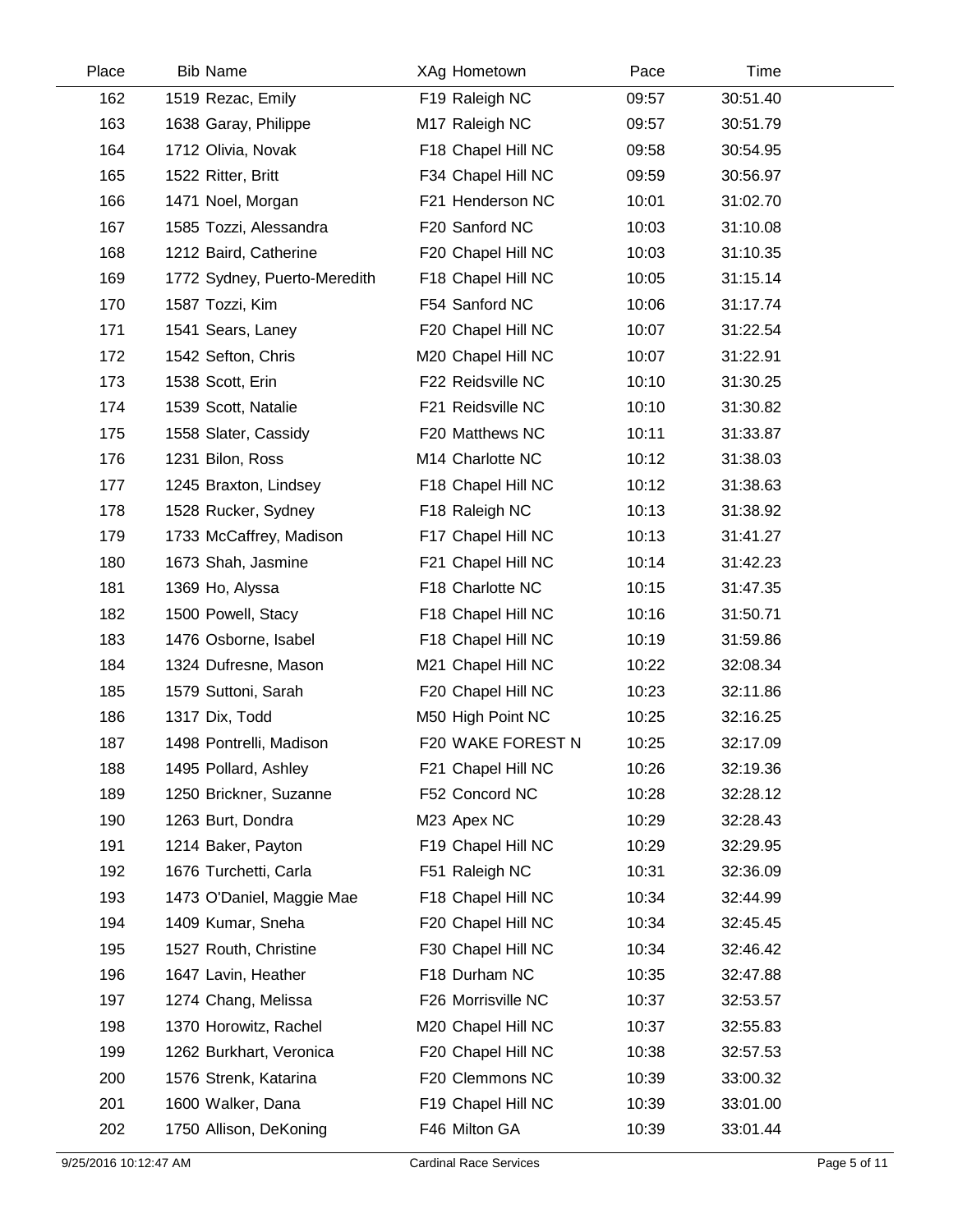| Place | <b>Bib Name</b>              | XAg Hometown         | Pace  | Time     |  |
|-------|------------------------------|----------------------|-------|----------|--|
| 203   | 1289 Cooley, Michelle        | F17 Hillsborough NC  | 10:42 | 33:09.08 |  |
| 204   | 1415 Landau, Steven          | M49 Davidson NC      | 10:45 | 33:20.02 |  |
| 205   | 1726 Baker, Heather          | F39 DURHAM NC        | 10:47 | 33:25.33 |  |
| 206   | 1545 Shappell, Steven        | M55 Lorton VA        | 10:48 | 33:28.53 |  |
| 207   | 1340 Forbes, Hannah          | F21 Chapel Hill NC   | 10:48 | 33:29.13 |  |
| 208   | 1396 Kerker, Sami            | F21 Chapel Hill NC   | 10:48 | 33:29.46 |  |
| 209   | 1924 Harker, Jennifer        | F44 Chapel Hill NC   | 10:53 | 33:43.17 |  |
| 210   | 1767 Sachi, Pathak           | F19 Chapel Hill NC   | 10:54 | 33:48.81 |  |
| 211   | 1735 Frederick, Bailey       | M18 Chapel Hill NC   | 10:55 | 33:49.59 |  |
| 212   | 1734 Helms, Taylor           | F19 Chapel Hill NC   | 10:55 | 33:49.84 |  |
| 213   | 1235 Blount, Anna            | F15 Clinton NC       | 10:56 | 33:52.05 |  |
| 214   | 1264 Burt, Pia               | F24 Apex NC          | 10:56 | 33:53.39 |  |
| 215   | 1597 Venkat, Anjali          | F19 winston-salem NC | 10:57 | 33:56.27 |  |
| 216   | 1738 Cooper, Kane            | M18 Chapel Hill NC   | 10:59 | 34:02.38 |  |
| 217   | 1668 Saxena, Ritu            | F <sub>23</sub>      | 10:59 | 34:02.52 |  |
| 218   | 1736 Kelchner, Samantha      | F18 Chapel Hill NC   | 10:59 | 34:02.64 |  |
| 219   | 1333 Farmer, Amy             | F47 Pfafftown NC     | 11:00 | 34:04.77 |  |
| 220   | 1497 pontrelli, kiley        | f25 Chapel Hill NC   | 11:00 | 34:06.58 |  |
| 221   | 1800 Minter, Jackie          | F24 Chapel Hill NC   | 11:00 | 34:07.19 |  |
| 222   | 1669 Saxena, Sonam           | F <sub>18</sub>      | 11:01 | 34:10.22 |  |
| 223   | 1444 McAlarney, Christine    | F51 Concord NC       | 11:01 | 34:10.22 |  |
| 224   | 1798 Hutchinson, ALana       | F20 Chapel Hill NC   | 11:02 | 34:12.51 |  |
| 225   | 1649 Lawson, Rebecca         | F18 Chapel Hill NC   | 11:02 | 34:13.07 |  |
| 226   | 1714 Lynn, Owens             | F37 Raleigh NC       | 11:03 | 34:14.05 |  |
| 227   | 1430 Lucas, Maggie           | F18 Chapel Hill NC   | 11:03 | 34:14.80 |  |
| 228   | 1378 Ireton, Candace         | F50 Asheville NC     | 11:04 | 34:18.96 |  |
| 229   | 1529 Ryan, Kaki              | F <sub>18</sub>      | 11:06 | 34:24.01 |  |
| 230   | 1684 McAlarney, Ashley       | F27 Chapel Hill NC   | 11:07 | 34:27.21 |  |
| 231   | 1618 Zechek, Anna            | F21 Chapel Hill NC   | 11:08 | 34:30.95 |  |
| 232   | 1413 Landau, Brenda          | F45 Davidson NC      | 11:10 | 34:38.50 |  |
| 233   | 1506 Proctor, Annie          | F21 Chapel Hill NC   | 11:12 | 34:42.69 |  |
| 234   | 1634 Falgout, Mary Katherine | F19 Chapel Hill NC   | 11:13 | 34:44.86 |  |
| 235   | 1248 Brewer, David           | M18 Chapel Hill NC   | 11:13 | 34:44.92 |  |
| 236   | 1699 Sparks, Zoe             | F19 Chapel Hill NC   | 11:13 | 34:45.43 |  |
| 237   | 1739 Fayssoux, Marie         | F18 Chapel Hill NC   | 11:14 | 34:48.99 |  |
| 238   | 1298 Crosswell, Mary Fran    | F46                  | 11:14 | 34:50.36 |  |
| 239   | 1410 Kuseybi, Zaina          | F19 Chapel Hill NC   | 11:14 | 34:50.76 |  |
| 240   | 1461 Murphy, Isabella        | F19 Chapel Hill NC   | 11:15 | 34:51.20 |  |
| 241   | 1203 Aiello, Claudia         | F18 Asheville NC     | 11:15 | 34:51.52 |  |
| 242   | 1271 Cawley, Paige           | F21 Chapel Hill NC   | 11:16 | 34:54.55 |  |
| 243   | 1547 Sharer, Skip            | M56 Hayesville NC    | 11:20 | 35:07.24 |  |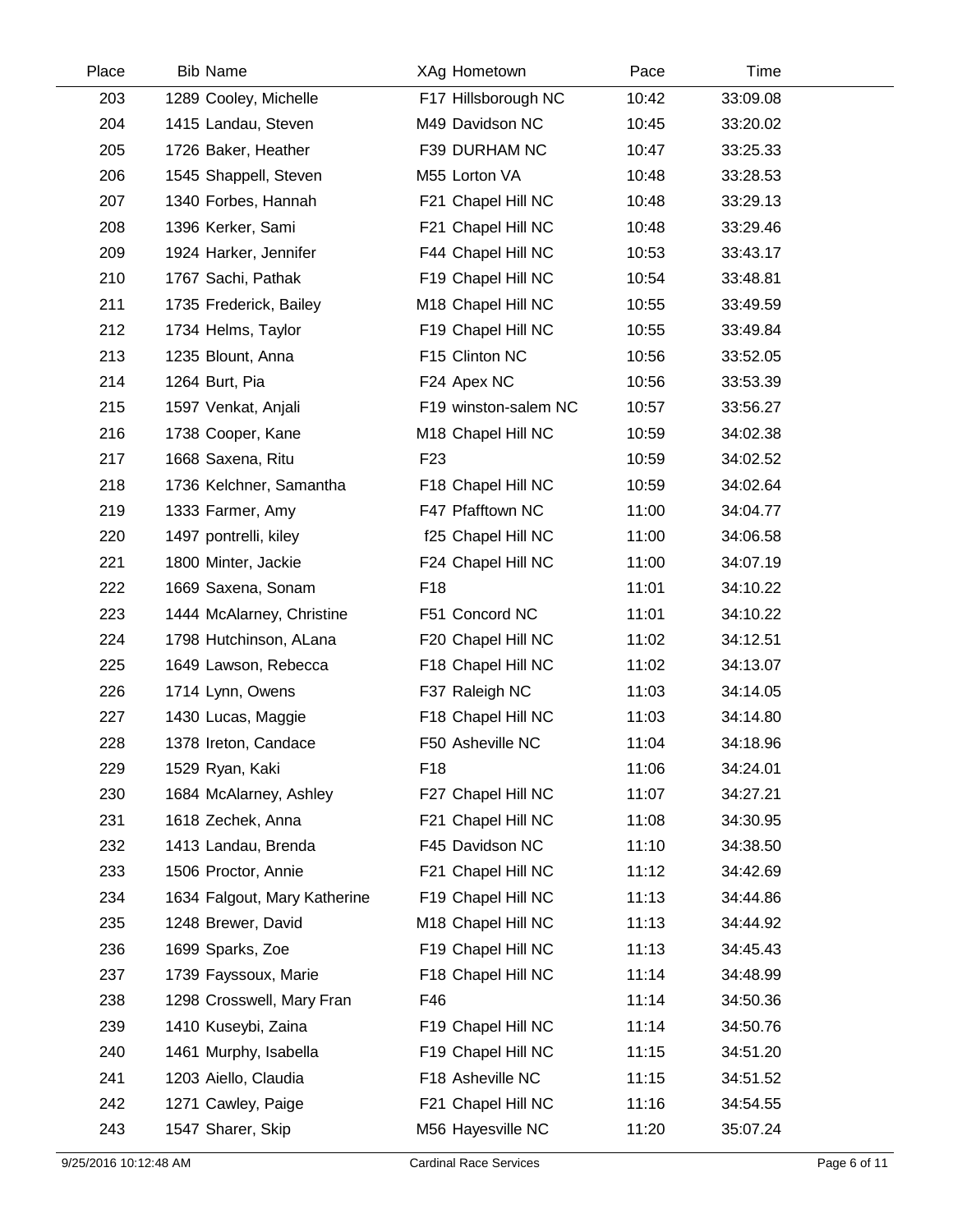| Place | <b>Bib Name</b>              | XAg Hometown         | Pace  | Time     |  |
|-------|------------------------------|----------------------|-------|----------|--|
| 244   | 1300 Cunningham, Alyssa      | F19 Chapel Hill NC   | 11:25 | 35:23.58 |  |
| 245   | 1786 May, Lindsey            | F24 Chapel Hill NC   | 11:29 | 35:34.48 |  |
| 246   | 1379 Irvin, Ashley           | F26 Durham NC        | 11:29 | 35:34.59 |  |
| 247   | 1780 Bussey, Tory            | F24 Chapel Hill NC   | 11:29 | 35:34.87 |  |
| 248   | 1619 Zechel, Mike            | M59                  | 11:29 | 35:35.94 |  |
| 249   | 1226 Benson, Cara            | F18 Chapel Hill NC   | 11:31 | 35:42.34 |  |
| 250   | 1770 Kirkwood, Conner        | M15 Chapel Hill NC   | 11:32 | 35:46.08 |  |
| 251   | 1741 Rosemond, Nancy         | F47 Gastonia NC      | 11:33 | 35:48.94 |  |
| 252   | 1405 Konitzer, Kellie        | F19 Wilmington NC    | 11:34 | 35:51.93 |  |
| 253   | 1406 Konitzer, Tim           | M23 Wilmington NC    | 11:34 | 35:52.15 |  |
| 254   | 1392 Jurs, Linnea            | F18 Gastonia NC      | 11:37 | 36:00.37 |  |
| 255   | 1393 Jurs, Lisa              | F48 Gastonia NC      | 11:37 | 36:01.76 |  |
| 256   | 1730 Claire, Lina            | F27 Chapel Hill NC   | 11:39 | 36:08.07 |  |
| 257   | 1421 Letson, Mary            | M56                  | 11:41 | 36:13.80 |  |
| 258   | 1335 Farmer, Steven          | M46 Pfafftown NC     | 11:42 | 36:16.72 |  |
| 259   | 1648 Lavin, Kimberly         | F45                  | 11:43 | 36:17.81 |  |
| 260   | 1238 Boland, Erin            | F26 Chapel Hill NC   | 11:43 | 36:20.17 |  |
| 261   | 1287 Combrinck-Graham, John  | M56 Greensboro NC    | 11:48 | 36:36.28 |  |
| 262   | 1286 Combrinck-Graham, Haley | F17 Greensboro NC    | 11:49 | 36:36.45 |  |
| 263   | 1627 Bowden, Alexis          | F21 Huntersville NC  | 11:51 | 36:43.42 |  |
| 264   | 1757 Sharyn, Alfers          | F47 Huntersville NC  | 11:53 | 36:49.21 |  |
| 265   | 1323 Ducosin, Alex           | F19 Chapel Hill NC   | 11:57 | 37:03.71 |  |
| 266   | 1237 Bogart, Inga            | F49 Apex NC          | 11:59 | 37:08.39 |  |
| 267   | 1692 Scott, Amber            | F18 Chapel Hill NC   | 12:01 | 37:15.25 |  |
| 268   | 1441 Matus, Tori             | F18 Alexandria VA    | 12:02 | 37:16.66 |  |
| 269   | 1756 Nicole, Alfers          | F9 Huntersville NC   | 12:04 | 37:24.62 |  |
| 270   | 1439 Matus, Cathy            | F51 Alexandria VA    | 12:05 | 37:26.56 |  |
| 271   | 1331 Engels, Nichlas         | M21 Chapel Hill NC   | 12:08 | 37:36.76 |  |
| 272   | 1381 Jarrett, Brooks         | M16 winston-salem NC | 12:08 | 37:38.10 |  |
| 273   | 1253 Bright, Vanessa         | F19 Durham NC        | 12:10 | 37:43.30 |  |
| 274   | 1664 Pontrelli, Samantha     | F46 WAKE FOREST N    | 12:10 | 37:43.72 |  |
| 275   | 1713 Ashley, Owens           | M35 Raleigh NC       | 12:11 | 37:46.31 |  |
| 276   | 1277 Christesen, Carly       | F18 Chapel Hill NC   | 12:12 | 37:47.76 |  |
| 277   | 1403 Kneessy, Michael        | M16 St. James NY     | 12:12 | 37:50.54 |  |
| 278   | 1400 Kneessy, Kenneth        | M50 St. James NY     | 12:12 | 37:50.69 |  |
| 279   | 1420 Leitch, William         | M18 Chapel Hill NC   | 12:13 | 37:51.91 |  |
| 280   | 1658 Neiman, Hannah          | F20 Raleigh NC       | 12:13 | 37:53.31 |  |
| 281   | 1227 Benton, Sydney          | F20 Raleigh NC       | 12:14 | 37:53.98 |  |
| 282   | 1594 Vallery, Claire         | F20 Raleigh NC       | 12:14 | 37:54.25 |  |
| 283   | 1695 Makris, Janice          | F53 Chapel Hill NC   | 12:15 | 37:59.46 |  |
| 284   | 1694 Makris, Joe             | M54 Chapel Hill NC   | 12:15 | 37:59.63 |  |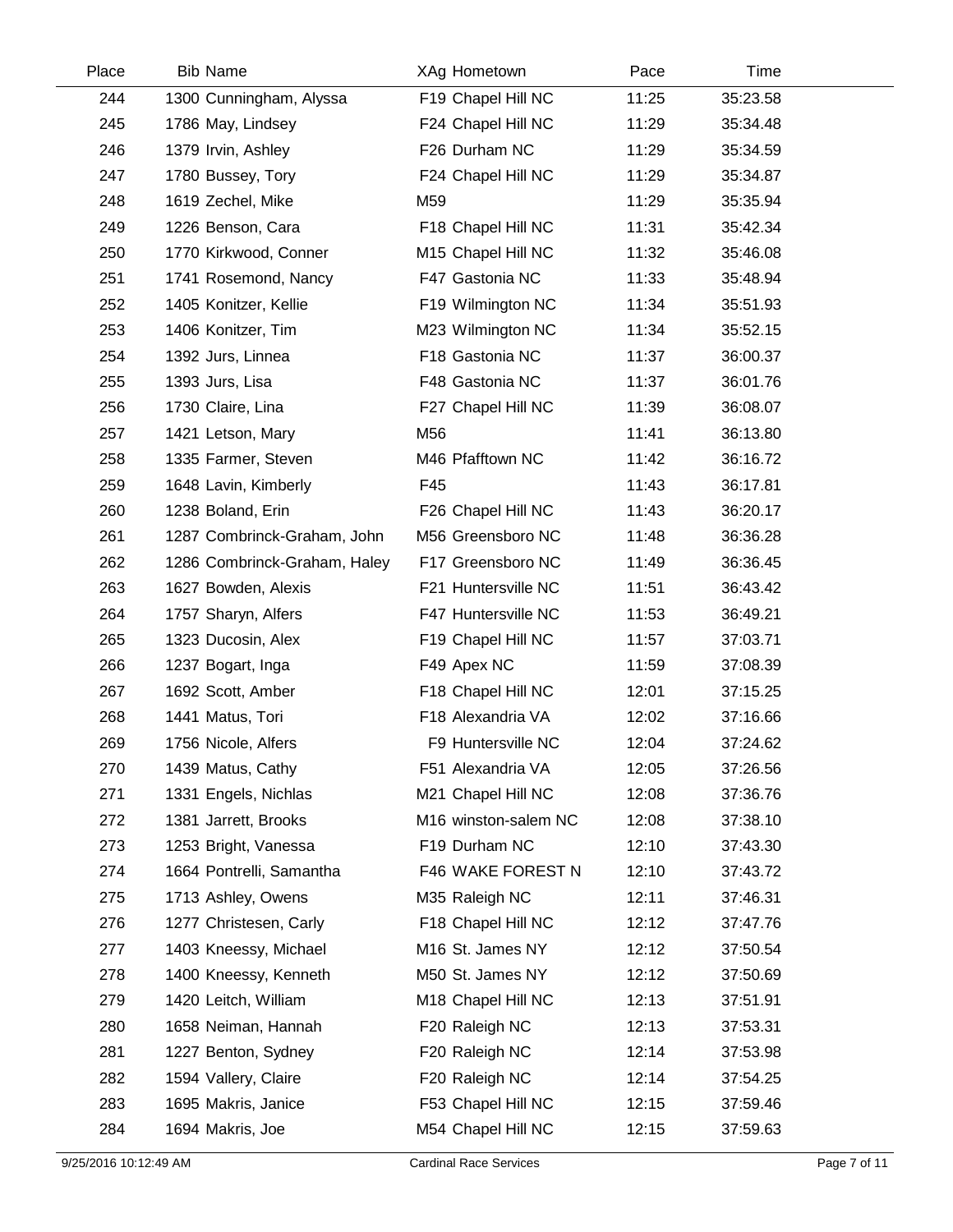| Place | <b>Bib Name</b>        | XAg Hometown         | Pace  | Time     |  |
|-------|------------------------|----------------------|-------|----------|--|
| 285   | 1344 Garver, Jessica   | F19 Chapel Hill NC   | 12:18 | 38:07.85 |  |
| 286   | 1239 Bommele, LeeAnne  | F19 Chapel Hill NC   | 12:18 | 38:08.13 |  |
| 287   | 1448 McInnes, Lydia    | F19 Chapel Hill NC   | 12:18 | 38:08.87 |  |
| 288   | 1751 Michael, DeKoning | M52 Milton GA        | 12:20 | 38:13.50 |  |
| 289   | 1749 Kyra, DeKoning    | F19 Milton GA        | 12:20 | 38:14.47 |  |
| 290   | 1357 Griffin, Kate     | F18 Raleigh NC       | 12:23 | 38:24.66 |  |
| 291   | 1310 Devia, Kayla      | F15 Cary NC          | 12:25 | 38:28.27 |  |
| 292   | 1243 Boyette, Wendy    | F50 Princeton NC     | 12:26 | 38:31.75 |  |
| 293   | 1391 Juarez, Alexis    | F20 Princeton NC     | 12:26 | 38:32.04 |  |
| 294   | 1309 Devia, Alex       | M48 Cary NC          | 12:26 | 38:32.74 |  |
| 295   | 1204 Aiken, Elizabeth  | F18 Chapel Hill NC   | 12:29 | 38:42.12 |  |
| 296   | 1205 Aiken, Harrison   | M17 Atlanta GA       | 12:29 | 38:42.85 |  |
| 297   | 1496 Pollard, David    | M53 Greensboro NC    | 12:43 | 39:25.56 |  |
| 298   | 1269 Cawley, Devon     | F23 Holly Springs NC | 12:44 | 39:27.43 |  |
| 299   | 1258 Bunch, Taylor     | F27 DURHAM NC        | 12:47 | 39:36.25 |  |
| 300   | 1332 Ewald, Caroline   | F27 Durham NC        | 12:47 | 39:36.80 |  |
| 301   | 1341 Fox, Elizabeth    | F22 Raleigh NC       | 12:47 | 39:39.00 |  |
| 302   | 1255 Brown, Leigh      | F48 Statesville NC   | 12:48 | 39:41.70 |  |
| 303   | 1256 Brown, Thomas     | M19 Statesville NC   | 12:49 | 39:43.27 |  |
| 304   | 1422 Levy, Hannah      | F18 Apex NC          | 12:52 | 39:52.64 |  |
| 305   | 1230 Bilon, Brittain   | F18 Chapel Hill NC   | 12:55 | 40:02.27 |  |
| 306   | 1721 Georgia, Barnes   | F <sub>18</sub>      | 12:55 | 40:02.39 |  |
| 307   | 1411 Lally, Paige      | F18 Chapel Hill NC   | 12:55 | 40:02.89 |  |
| 308   | 1560 Smith, Tim        | M19 Chapel Hill NC   | 12:58 | 40:11.67 |  |
| 309   | 1778 Sara, Lawrence    | F18 Chapel Hill NC   | 12:58 | 40:12.49 |  |
| 310   | 1359 Hall, Nikita      | F22 Durham NC        | 12:58 | 40:13.27 |  |
| 311   | 1228 Betze, alexa      | F24 Raleigh NC       | 12:59 | 40:13.40 |  |
| 312   | 1371 Howerton, Logan   | F19 Chapel Hill NC   | 13:06 | 40:36.78 |  |
| 313   | 1385 Jeifa, Gaby       | F19 Bethpage NY      | 13:07 | 40:38.76 |  |
| 314   | 1518 Regnerus, Austin  | F19 Chapel Hill NC   | 13:07 | 40:38.80 |  |
| 315   | 1365 Hamby, Victoria   | F21 GRAHAM NC        | 13:08 | 40:42.53 |  |
| 316   | 1656 Morison, Anna     | F21 Chapel Hill NC   | 13:08 | 40:42.55 |  |
| 317   | 1318 Dove, Hannah      | F18 Chapel Hill NC   | 13:09 | 40:45.29 |  |
| 318   | 1402 Kneessy, Lori Ann | F50 St. James NY     | 13:12 | 40:55.22 |  |
| 319   | 1401 Kneessy, Lauren   | F20 St. James NY     | 13:12 | 40:55.76 |  |
| 320   | 1729 Nusser, Laura     | F48                  | 13:14 | 41:00.08 |  |
| 321   | 1727 Nusser, Bill      | M49 Chapel Hill NC   | 13:14 | 41:00.62 |  |
| 322   | 1346 Gibson, Emily     | F19 Chapel Hill NC   | 13:16 | 41:08.31 |  |
| 323   | 1531 Sanderson, Carly  | F20 Chapel Hill NC   | 13:16 | 41:09.14 |  |
| 324   | 1407 Krause, Mary      | F19 Raleigh NC       | 13:20 | 41:20.51 |  |
| 325   | 1414 Landau, Emma      | F17 Davidson NC      | 13:21 | 41:22.75 |  |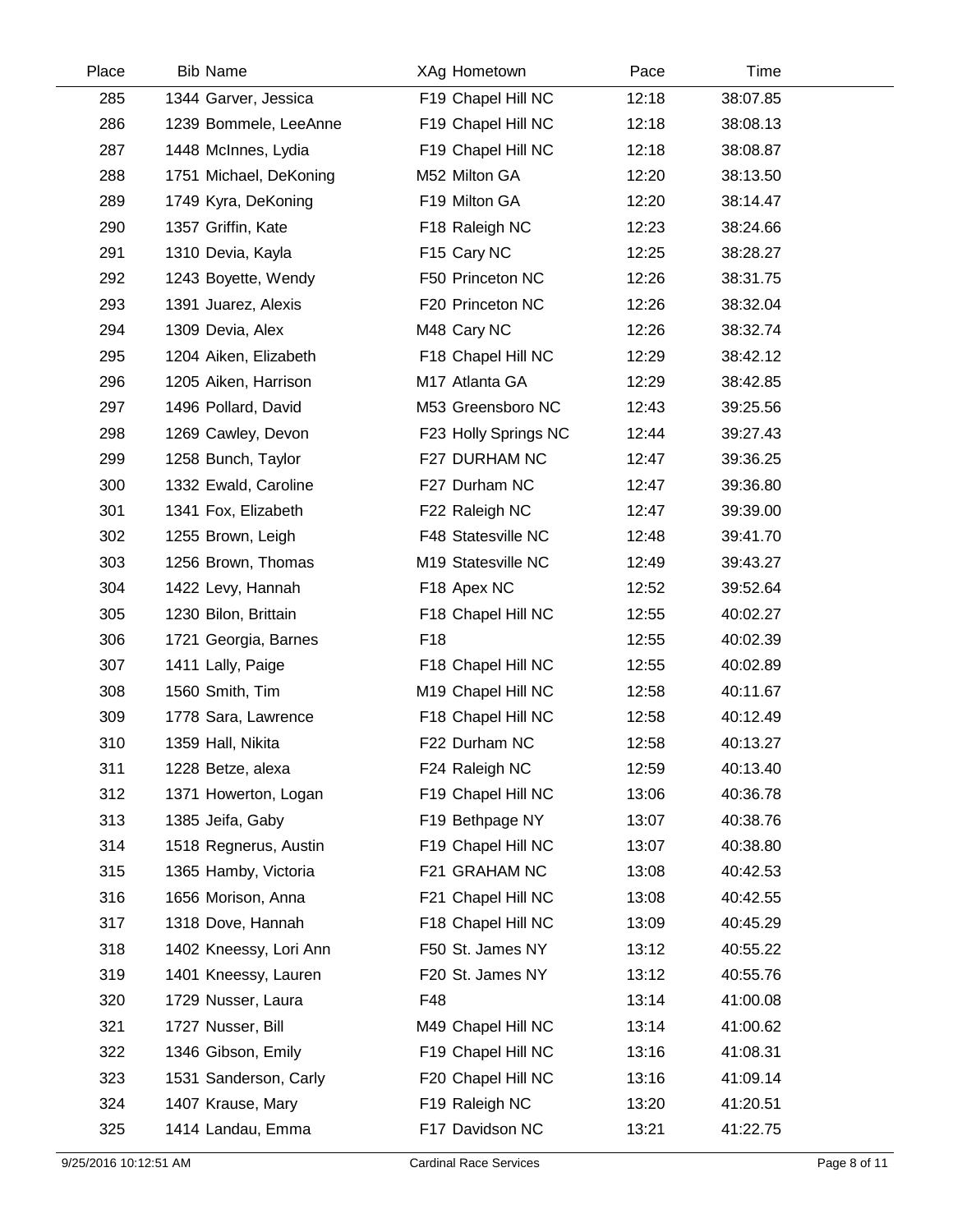| Place | <b>Bib Name</b>           | XAg Hometown                  | Pace  | Time     |  |
|-------|---------------------------|-------------------------------|-------|----------|--|
| 326   | 1486 Petersen, Sean       | M20 Chapel Hill NC            | 13:21 | 41:23.72 |  |
| 327   | 1436 Mascarella, Courtney | F21 Hillsborough NC           | 13:21 | 41:24.16 |  |
| 328   | 1319 Dove, Myra           | F48 greensboro NC             | 13:24 | 41:31.31 |  |
| 329   | 1663 Pequeno, Sara        | F19 Chapel Hill NC            | 13:33 | 42:01.83 |  |
| 330   | 1662 Pequeno, Peter       | M49 Mt. Airy NC               | 13:35 | 42:06.50 |  |
| 331   | 1349 Goff, Aaliyah        | F20 Chapel Hill NC            | 13:36 | 42:08.19 |  |
| 332   | 1513 Raines, Krista       | F32 Garner NC                 | 13:41 | 42:24.55 |  |
| 333   | 1477 Otto, Katie          | F19 Chapel Hill NC            | 13:46 | 42:39.72 |  |
| 334   | 1220 Beale, Ryan          | M <sub>18</sub> High Point NC | 13:51 | 42:56.87 |  |
| 335   | 1299 Crosswell, Molly     | F <sub>18</sub>               | 13:51 | 42:57.60 |  |
| 336   | 1446 McCarthy, Marty      | F58 Edenton NC                | 13:54 | 43:04.60 |  |
| 337   | 1334 Farmer, Ethan        | M16 Pfafftown NC              | 13:54 | 43:05.31 |  |
| 338   | 1390 Jordan, Cole         | M18 Winterville NC            | 14:02 | 43:31.32 |  |
| 339   | 1609 Wilson, Elizabeth    | F18 Winterville NC            | 14:03 | 43:31.77 |  |
| 340   | 1744 Langlois, Michelle   | F18 Raleigh NC                | 14:03 | 43:33.98 |  |
| 341   | 1452 Michael, Emily       | F18 Chapel Hill NC            | 14:11 | 43:57.40 |  |
| 342   | 1454 Michael, Sarah       | F16 Denver CO                 | 14:11 | 43:57.81 |  |
| 343   | 1445 McCarthy, Frank      | M60 Edenton NC                | 14:12 | 44:00.52 |  |
| 344   | 1451 Michael, Andrew      | M47 Denver CO                 | 14:14 | 44:07.53 |  |
| 345   | 1593 Valchanova, Gabby    | F18 Apex NC                   | 14:14 | 44:08.22 |  |
| 346   | 1234 Bizzell, Morgan      | F20 Chapel Hill NC            | 14:15 | 44:11.88 |  |
| 347   | 1285 Cogan, Camryn        | F20 Chapel Hill NC            | 14:16 | 44:13.84 |  |
| 348   | 1447 McClain, Sarah       | F20 Chapel Hill NC            | 14:39 | 45:26.02 |  |
| 349   | 1242 Boyce, Jennifer      | F31 Pittsboro NC              | 14:40 | 45:27.46 |  |
| 350   | 1387 Johnson, Liz         | F46 Hickory NC                | 14:41 | 45:30.75 |  |
| 351   | 1342 Frank, Chris         | M58 Carrboro NC               | 14:45 | 45:44.04 |  |
| 352   | 1350 Golden, Samantha     | F20 Chapel Hill NC            | 14:47 | 45:48.35 |  |
| 353   | 1455 Michael, Susan       | F50 Denver CO                 | 14:47 | 45:49.29 |  |
| 354   | 1651 Lightfoot, Kaitlyn   | F20 Cary NC                   | 14:47 | 45:49.87 |  |
| 355   | 1233 Bilon, Susan         | F53 Charlotte NC              | 14:49 | 45:56.96 |  |
| 356   | 1232 Bilon, Steve         | M58 Charlotte NC              | 14:50 | 45:57.46 |  |
| 357   | 1530 Sanders, Krystal     | F32 Chapel Hill NC            | 15:03 | 46:39.45 |  |
| 358   | 1355 Greene, Rachel       | F21 Chapel Hill NC            | 15:07 | 46:51.81 |  |
| 359   | 1294 Cottle, Allison      | F21 Chapel Hill NC            | 15:07 | 46:52.02 |  |
| 360   | 1362 Ham, Katherine       | F22 charleston SC             | 15:07 | 46:52.85 |  |
| 361   | 1489 Phillips, Darla      | F48 Durham NC                 | 15:24 | 47:43.55 |  |
| 362   | 1490 Phillips, Taylor     | F18 Durham NC                 | 15:24 | 47:44.38 |  |
| 363   | 1704 Newth, Wesley        | M23 Chapel Hill NC            | 15:29 | 48:00.45 |  |
| 364   | 1703 Hanlon, Ciara        | F21 Chapel Hill NC            | 15:30 | 48:01.96 |  |
| 365   | 1591 Tricas, Susan        | F0 Chapel Hill NC             | 15:37 | 48:24.94 |  |
| 366   | 1590 Tramposch, Thomas    | M64 supply NC                 | 15:44 | 48:46.20 |  |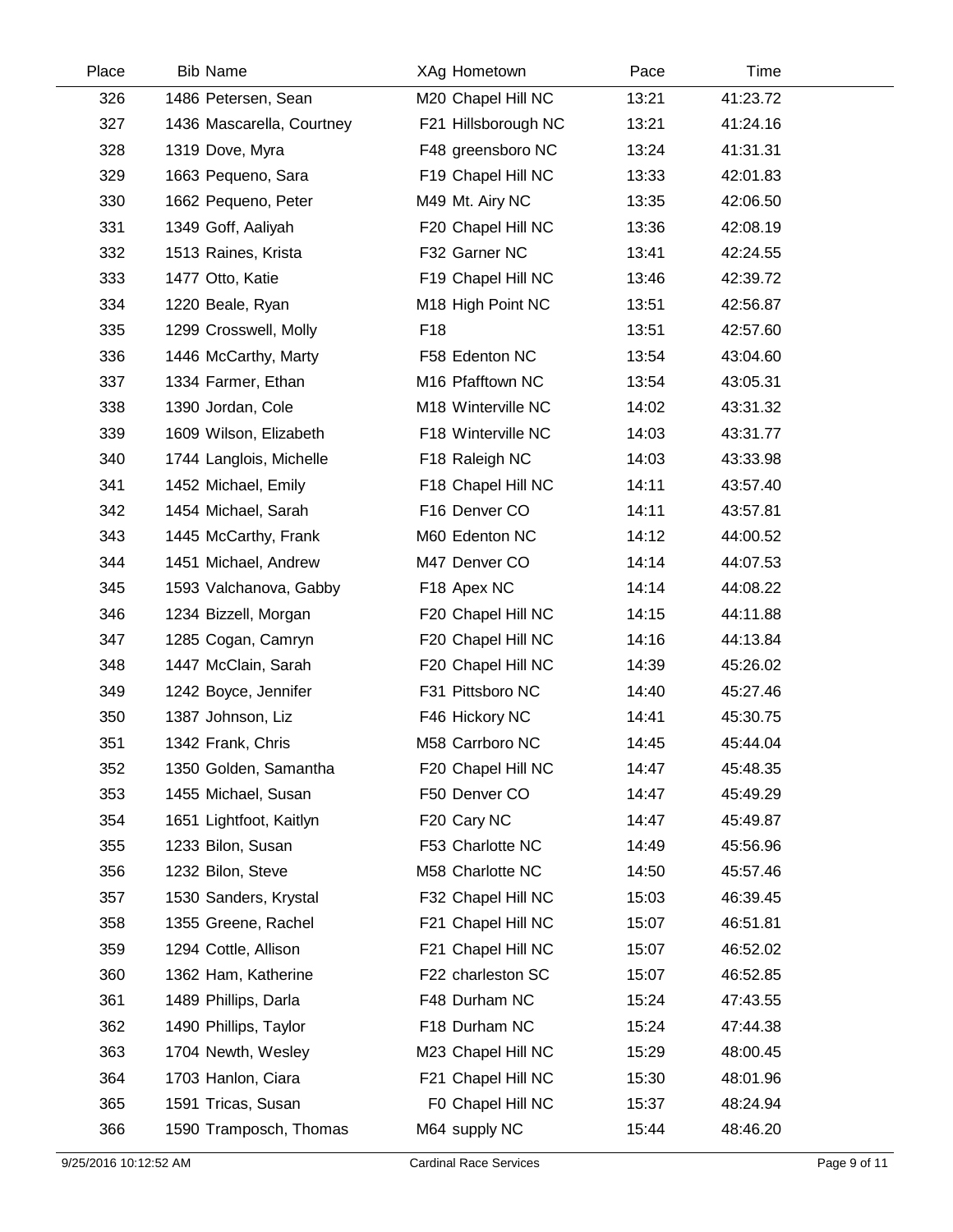| Place | <b>Bib Name</b>             | XAg Hometown             | Pace  | Time     |  |
|-------|-----------------------------|--------------------------|-------|----------|--|
| 367   | 1588 Tramposch, Irene       | F59 supply NC            | 15:45 | 48:49.03 |  |
| 368   | 1512 Rahal, Annabelle       | F19 Chapel Hill NC       | 15:45 | 48:49.13 |  |
| 369   | 1589 Tramposch, Luci        | F19 supply NC            | 15:45 | 48:50.27 |  |
| 370   | 1311 Devia, Pamela          | F20 Chapel Hill NC       | 15:49 | 49:01.31 |  |
| 371   | 1633 Dobbins, Amanda        | F20 BURLINGTON NC        | 15:49 | 49:02.56 |  |
| 372   | 1526 Rosemond, Patrick      | M19 Gastonia NC          | 15:54 | 49:16.75 |  |
| 373   | 1665 Poulos, Katherine      | F20 Chapel Hill NC       | 15:59 | 49:33.87 |  |
| 374   | 1631 Cuthbertson, Kelly     | F <sub>18</sub>          | 16:01 | 49:40.55 |  |
| 375   | 1632 Cuthhbertson, Louis    | M52                      | 16:02 | 49:40.66 |  |
| 376   | 1630 Cuthbertson, Catherine | F <sub>52</sub>          | 16:02 | 49:43.50 |  |
| 377   | 1449 Medina, Teri           | F45 Fayetteville NC      | 16:03 | 49:46.29 |  |
| 378   | 1429 Loudermelk, Shana      | F19 Chapel Hill NC       | 16:05 | 49:50.14 |  |
| 379   | 1458 Mitchell, Sydney       | F20 Greensboro NC        | 16:05 | 49:50.26 |  |
| 380   | 1207 Aldridge, Bailey       | F19 Chapel Hill NC       | 16:05 | 49:50.60 |  |
| 381   | 1303 Davi, Jacquelyn        | F19 bellmore NY          | 16:09 | 50:04.57 |  |
| 382   | 1304 Davi, Michael          | M48 Rockville Centre NY  | 16:13 | 50:16.05 |  |
| 383   | 1508 Pueschel, Arwen        | F12 BURLINGTON NC        | 16:19 | 50:36.26 |  |
| 384   | 1397 Kerr, Alycia           | <b>F45 BURLINGTON NC</b> | 16:20 | 50:36.73 |  |
| 385   | 1655 Moore, Kathleen        | F18 Matthews NC          | 16:24 | 50:50.79 |  |
| 386   | 1213 Baker, Elizabeth       | F18 Chapel Hill NC       | 16:33 | 51:17.64 |  |
| 387   | 1435 Martin, Corinne        | F18 Chapel Hill NC       | 16:33 | 51:18.24 |  |
| 388   | 1598 Vidovich, Melanie      | F18 Chapel Hill NC       | 16:33 | 51:19.35 |  |
| 389   | 1437 Massengale, Amanda     | F50 High Point NC        | 16:35 | 51:23.87 |  |
| 390   | 1438 Massengale, Caroline   | F19 Chapel Hill NC       | 16:35 | 51:25.62 |  |
| 391   | 1502 Pring, Courtney        | F16 Raleigh NC           | 16:39 | 51:38.00 |  |
| 392   | 1505 Pring, Tracie          | F46 Raleigh NC           | 16:39 | 51:38.44 |  |
| 393   | 1503 Pring, Kelly           | F19 Raleigh NC           | 16:40 | 51:38.89 |  |
| 394   | 1504 Pring, Mike            | M48 Raleigh NC           | 16:40 | 51:41.13 |  |
| 395   | 1577 Suddarth, Christy      | F20 Winston-Salem NC     | 17:13 | 53:23.66 |  |
| 396   | 1510 Quinn, Maia            | F20 louisburg NC         | 17:15 | 53:27.28 |  |
| 397   | 1777 Riley, Tom             | M47 Chapel Hill NC       | 17:15 | 53:28.88 |  |
| 398   | 1566 Stallings, Amelia      | F21 Chapel Hill NC       | 17:22 | 53:48.76 |  |
| 399   | 1578 Suresh, Anusha         | F19 Charlotte NC         | 17:27 | 54:06.13 |  |
| 400   | 1776 Riley, Thomas          | M9 Chapel Hill NC        | 18:02 | 55:54.70 |  |
| 401   | 1774 Quinn, Angela          | F49 Chapel Hill NC       | 18:03 | 55:55.85 |  |
| 402   | 1775 Riley, Maggie          | F11 Chapel Hill NC       | 18:03 | 55:56.90 |  |
| 403   | 1215 Ballaben, Giuliana     | F20 Elon NC              | 18:04 | 56:00.01 |  |
| 404   | 1771 Hammerle, Carly        | M20 Chapel Hill NC       | 18:06 | 56:06.79 |  |
| 405   | 1211 Bacchus, Arefa         | F20 Chapel Hill NC       | 18:06 | 56:08.03 |  |
| 406   | 1312 Devine, Donna          | F52 Siler City NC        | 18:39 | 57:50.01 |  |
| 407   | 1467 Nelsen, Anita          | F50 Chapel Hill NC       | 18:41 | 57:55.53 |  |